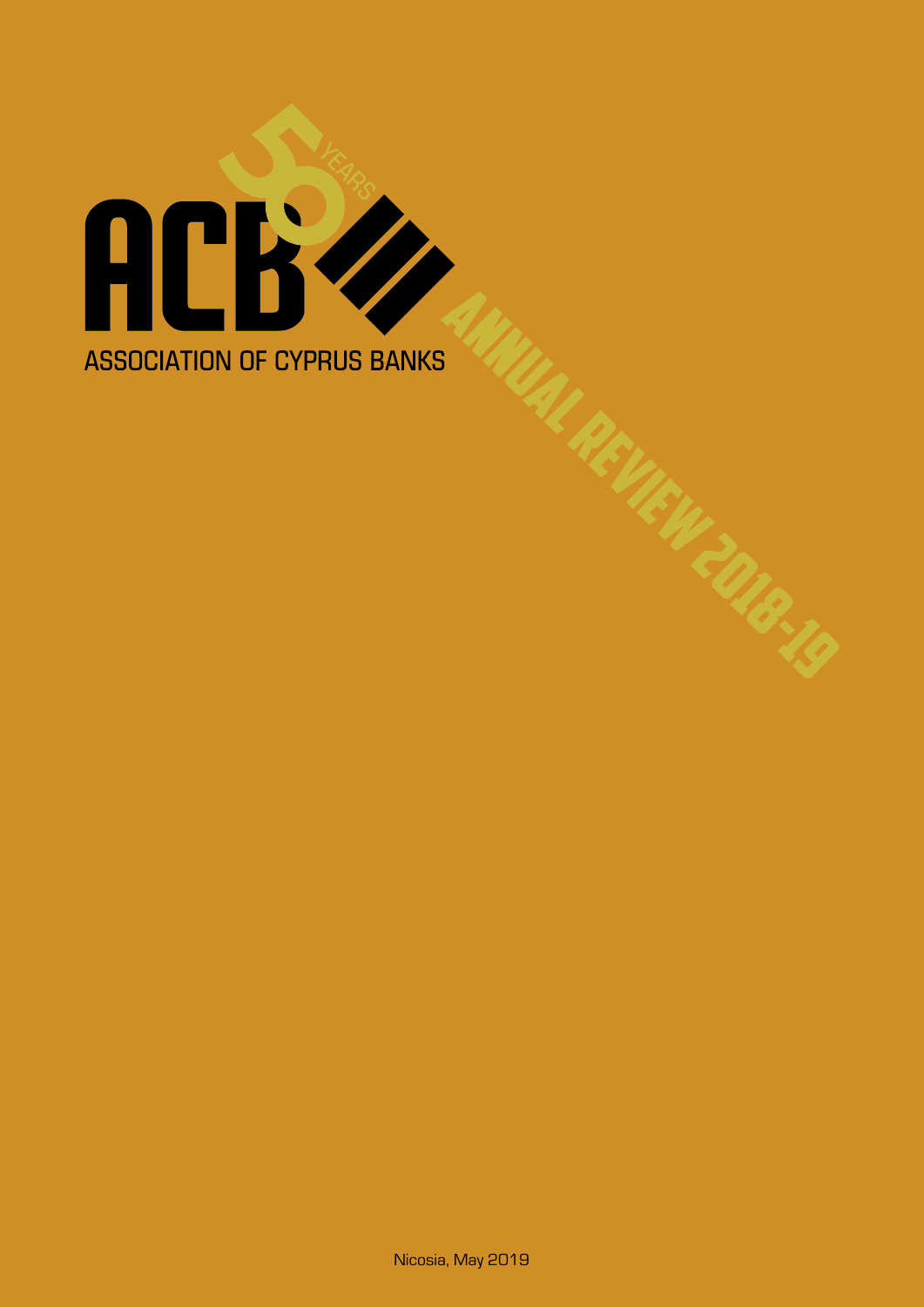## **1 Introduction**

50 year anniversary of the Association of Cypr

## **2 Economic Environment**

## **3** The Banking Sector

## **4 Year Under Review**

## **5 The Association**

## **+ Cyprus Banking Insight**

The Annual Review 2018-19 and the Cyprus Banking Insight are publications of the Association of Cyprus Banks (ACB). No part of this publication may be reproduced without the permission of the ACB. The views and opinions expressed by the authors in the publication are provided in the authors' personal capacities and are their sole responsibility. Furthermore the views and opinions expressed are not necessarily those of the ACB and its Board of Directors and must neither be regarded as constituting advice on any matter whatsover, nor are interpeted as such.

| 50 year anniversary of the Association of Cyprus Banks                     | 4  |
|----------------------------------------------------------------------------|----|
| <b>Economic Environment</b>                                                | 6  |
| The Banking Sector                                                         | 10 |
| Year Under Review                                                          |    |
| Estia Scheme                                                               | 12 |
| Agreement with Tax Department for the tax treatment of provisions          | 13 |
| Law N.64 (I)/2017 on the comparability of fees related to payment accounts | 14 |
| Human resources, social affairs, training and development                  | 15 |
| Payment services directive 2                                               | 16 |
| Combatting money laundering and terrorist financing                        | 17 |
| E-auctions project                                                         | 18 |
| The Association's training activities for the period May 2018-April 2019   | 20 |
| The Association                                                            |    |
| Profile                                                                    | 22 |
| Organizational Framework                                                   | 22 |
| Artemis Bank Information Systems Ltd                                       | 23 |
| Publications                                                               | 23 |
| The Member Banks                                                           | 24 |
| Cyprus Banking Insight                                                     |    |
| MREL: A big challenge                                                      | 28 |
| Artemis: Looking back with pride and forward with passion                  | 29 |
| Financing the Europe of tomorrow                                           | 30 |
| Digitalization: An opportunity for the whole society                       | 32 |
| SEPA: The future of electronic payments                                    | 34 |
| New securitization framework                                               | 36 |
|                                                                            |    |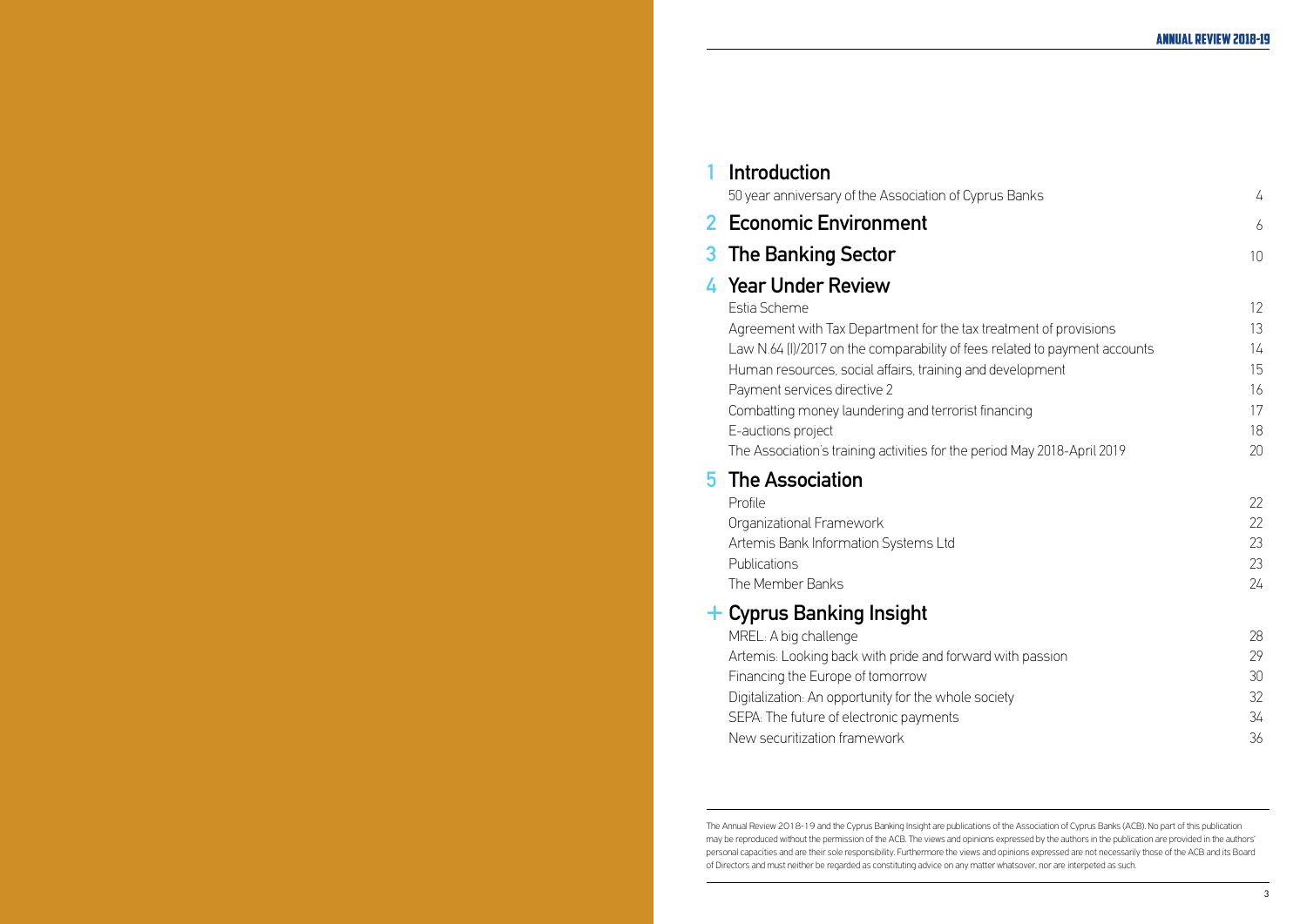## **1 Introduction**

## **50 year anniversary of the Association of Cyprus Banks**

**IN THE LAST YEAR OF THE 60'S, when Cyprus was a** young republic counting less than ten years since gaining independence, the need arose for banks in the country to formulate and promote common positions.

Half a century later, the Association of Cyprus Banks remains the voice of the Cyprus banking system, having grown, evolved and adapted along the way to meet the challenges and demands it came across.

During its course, the Association of Cyprus Banks has proved itself to be a reliable, consistent and productive partner of organizations, institutions and agencies within Cyprus as well as abroad. Being committed to constructive dialogue, the Association continues to act as an integral member of the community and economy, with the aim of serving the common good, growth and prosperity of its members and beyond.

The fifty-year course of the Association of Cyprus Banks can be divided into two main periods:

**1.** The period from inception until the 90s; and

**2.** The period covering pre-accession developments, EU membership and euro membership.

The latest fifteen to twenty years have been defining for the Republic of Cyprus and consequently for the Association of Cyprus Banks, whose role is intertwined with the economic and financial developments of the country.

At this point it would be remiss not to mention important projects carried out by the Association over the past two decades.

The work carried out during the period prior to EU accession has been very important, as it ensured that the banking sector became ready for Cyprus's European course. The successful conclusion of this project was marked by the parallel EU accession of Cyprus, together with nine other candidate countries, in 2004. This was followed by the euro adoption project, a complex, laborious and lengthy exercise. Eventually the Cyprus pound was superseded by the common European currency, the euro, as the means of exchange of Cypriot households and businesses.

### **The crisis of 2013**

The year 2013 marked a crossroad for the Cyprus economy and especially for the banking sector. The accumulated problems in the economy and banks brought about the painful Eurogroup Summit decisions in March

represent the employers' side during collective agreement negotiations with the employees' union. That Association was the precursor of the Association of Cyprus **Banks** 

2013. Following this, an austere program of adjustment to the new realities was implemented in Cyprus through the three-year economic assistance program agreed with the Troika. In addition to financial aid, the international lenders promoted structural reforms which, among others, included legislation on banking matters. The Association of Cyprus Banks was actively involved in the consultations for the formulation of a series of regulatory and legislative measures aimed at improving the functioning of the banking system and the economy at large.

Three years later, Cyprus managed to successfully conclude the macro-economic adjustment program without requiring additional funding, austerity measures or lengthening of the program. At the same time, there was a steady reduction in the level of non-performing loans, even as the pressure on households and businesses was intense due to the recession and high unemployment during the first years of the program. The work of Cypriot banks and, by extension, the Association, was made more demanding by this state of the economy in combination with the new stricter supervision and regulatory requirements.

### **Looking at the challenges ahead**

Banking challenges are proliferating on multiple levels, in Cyprus as well as internationally. The ever-increasing rate of technological advancements, in combination with the new market demands and continuing funding needs of households and enterprises, are driving banking developments.

Banks are navigating this sea-change in technology to plan their future, while at the same time trying to resolve their remaining legacy issues. Looking ahead, advancements in technology will be harnessed to provide greater responsiveness, security and quality of service for bank customers.

The cornerstone of the mission of the Association and its members remains the innovation, change, adaptability, launching of new services, improvement of service levels as well as the contribution to the country's economic development.

Our expectation is that the Association's future will continue to be based on the pillars of growth, constant evolution to new demands, and consensual solutions for the benefit of the banking system, the economy and the welfare of our society.

## The 50 YEARS OF THE ASSOCIATION OF CYPRUS BANKS at a glance



### **1965 1993 1969 1999 2001 2006 2004 Formation** of the Cyprus Bankers Employers' Association as a Union, with a mission to **The Association** of Cyprus Banks is established as the liaison body on behalf of banks in Cyprus. **ENTRY** to the European Banking Federation as a Correspondent Association. **Reorganization** and introduction of a new formation for the two associations under one legal entity and with a common Board of Directors. of the trademarks of both Associations with the Registrar of Companies and Official Receiver **Cyprus's Accession** to the EU, together with nine other countries. The Association of Cyprus Bank becomes a full member of EBF. and coordination role carried out by the Association, for the successful entry into the eurozone.



**Registration**

**Smooth adoption** of the euro both in Cyprus and the local banking sector.

### **Under the initiative** of the Association, the



formation of the first credit bureau in Cyprus takes place under the name "Artemis". Today Artemis, a subsidiary of the Association, provides a wide range of services to safeguard commercial credit, mitigate credit risk and promote the reliability of transactions in Cyprus.

### **The economic crisis**  of 2013 turns the focus of the Association to the preparatory work for the overhaul of the legal framework that profoundly changes the modus operandi of the local banking sector. The legacy of that work is the reorganization of the banking sector, the decrease of NPL levels and the introduction of fresh tools and procedures that are aligned with best practices in other western economies.

### **The successful**  conclusion of the

three year stability program that Cyprus implemented under the economic agreement with its international lenders, is largely based on the cooperation of all stakeholders: the government, the House of Representatives and the banking sector. Throughout this period of unprecedented circumstances, the Association acts as the voice of the banks in Cyprus.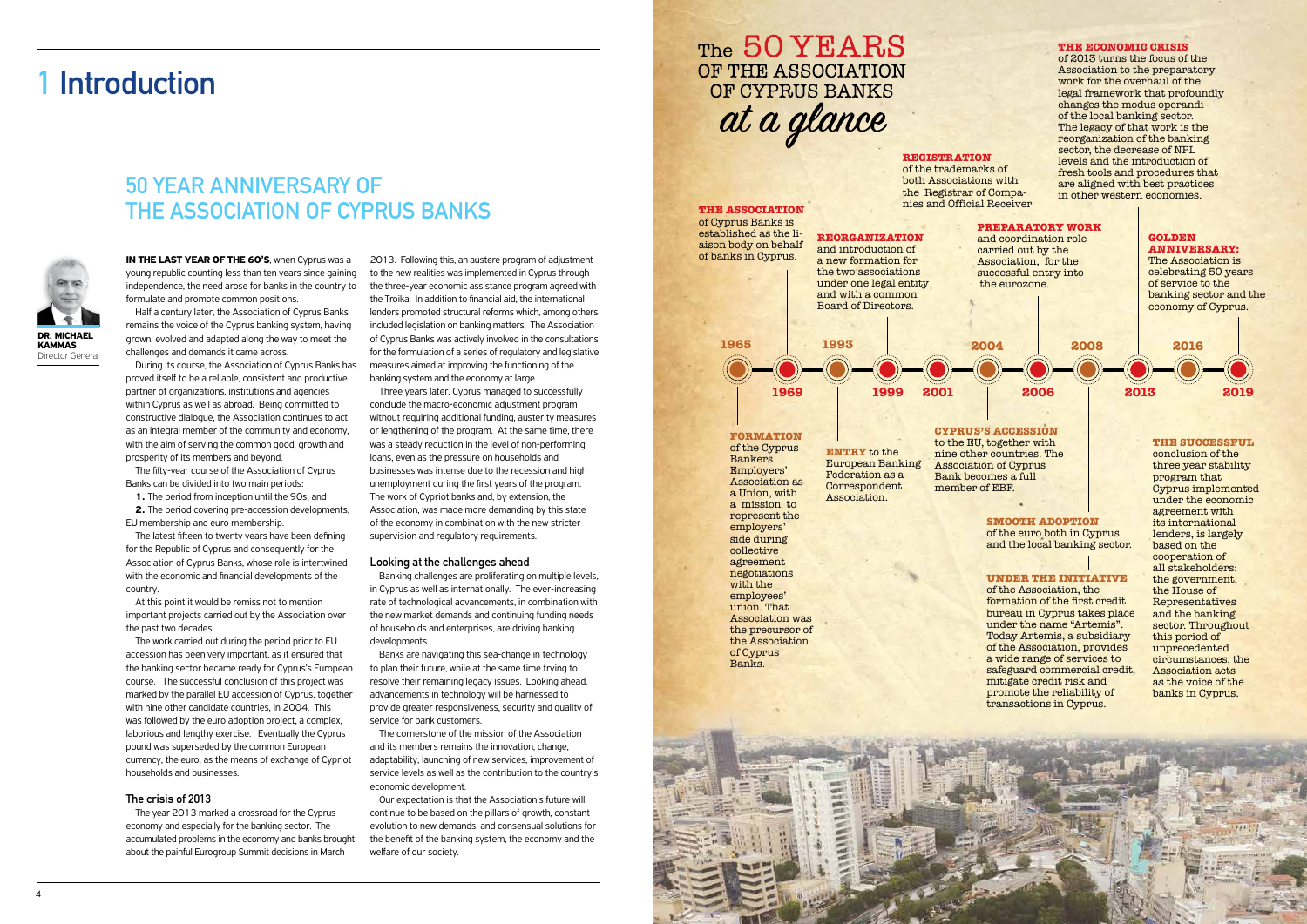Source: Eurostat, European Commission

| <b>IR 28</b> |  |  |  |  |
|--------------|--|--|--|--|
| ro Area      |  |  |  |  |
|              |  |  |  |  |
|              |  |  |  |  |

### **GDP Real, % Change**

Source: Eurostat



**Real GDP growth rate % 2017**

## **2 Economic Environment**

Source: Statistical Service of Cyprus (provisional data for 2018)

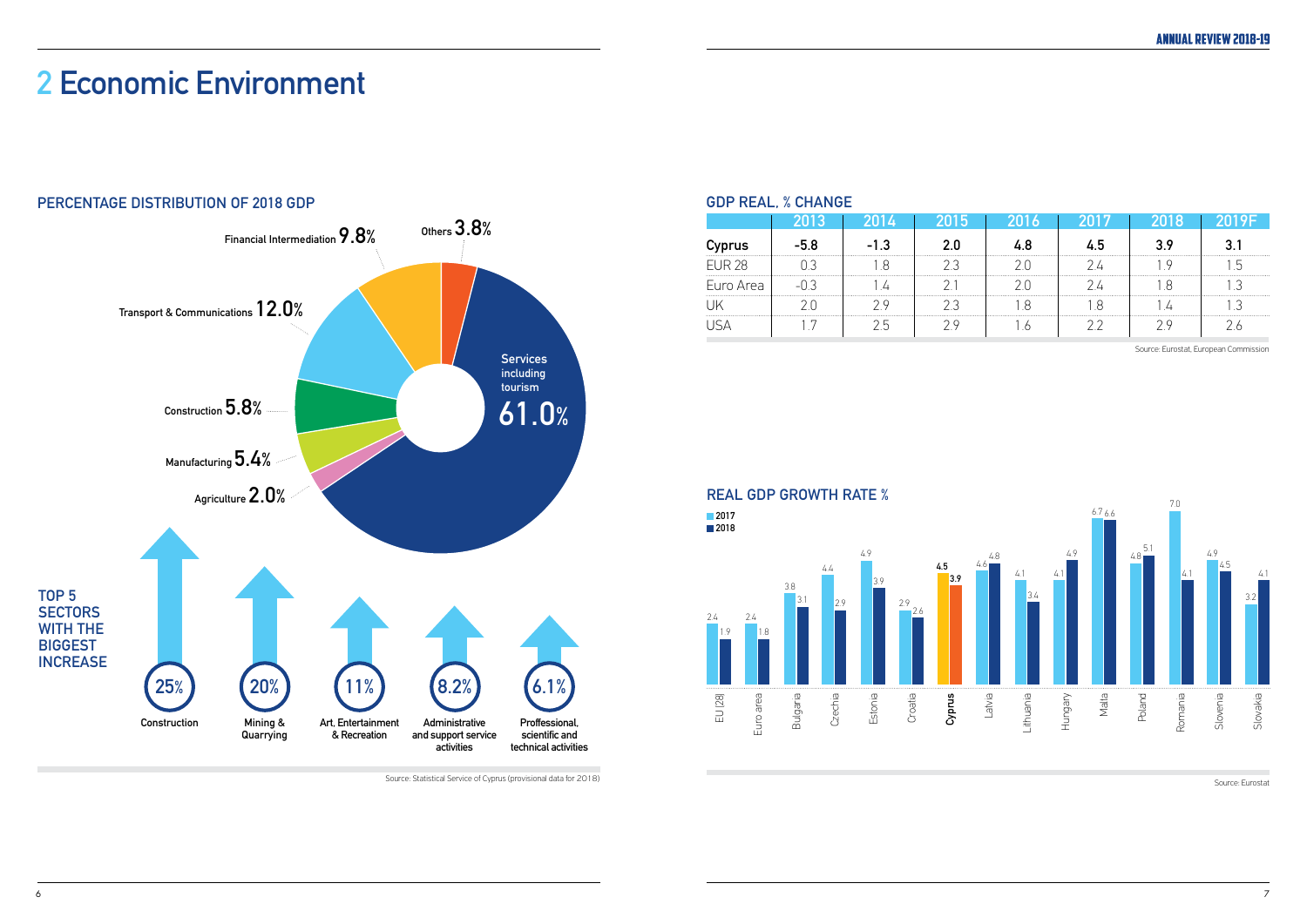Source: Eurostat



### **Inflation in Cyprus, the Euro area & the EU(28)**

| 4.8%<br>3.9%<br>2.0%<br>4.5%<br><b>GDP Real Growth % Change*</b><br>17.746<br>18.490<br>19.649<br>20.731<br><b>GDP At Current Prices EUR mil.</b><br>20.934<br>21 712<br>22.861<br>23.848<br><b>GDP Per Capita EUR</b><br>85<br>82<br>RΔ<br><b>GDP Per Capita</b> (PPS) EU 28=100<br>N/A<br>15.0<br>13 O<br>84<br>Unemployment %<br>-1-1<br>$-15$<br>(17)<br>Ω8<br><b>Inflation Rate % Change*</b><br>$-12$<br>-82<br>$-2n$<br>$-8/1$<br>-51<br><b>Current Account Balance</b> % of GDP<br>$-1.3%$<br>1.8%<br>0.3%<br>-48%<br>Fiscal Surplus / Deficit % of GDP | 2019F      |
|-----------------------------------------------------------------------------------------------------------------------------------------------------------------------------------------------------------------------------------------------------------------------------------------------------------------------------------------------------------------------------------------------------------------------------------------------------------------------------------------------------------------------------------------------------------------|------------|
|                                                                                                                                                                                                                                                                                                                                                                                                                                                                                                                                                                 | 3.1%       |
|                                                                                                                                                                                                                                                                                                                                                                                                                                                                                                                                                                 | N/A        |
|                                                                                                                                                                                                                                                                                                                                                                                                                                                                                                                                                                 | N/A        |
|                                                                                                                                                                                                                                                                                                                                                                                                                                                                                                                                                                 | $N/\Delta$ |
|                                                                                                                                                                                                                                                                                                                                                                                                                                                                                                                                                                 | 63         |
|                                                                                                                                                                                                                                                                                                                                                                                                                                                                                                                                                                 | በ 7        |
|                                                                                                                                                                                                                                                                                                                                                                                                                                                                                                                                                                 | $-93$      |
|                                                                                                                                                                                                                                                                                                                                                                                                                                                                                                                                                                 | 30%        |
| 105.5%<br>961%<br>102.5%<br>108.0%<br>Total Public Debt** % of GDP                                                                                                                                                                                                                                                                                                                                                                                                                                                                                              | 96.4%      |
| 19.164<br>19509<br><b>Total Public Debt**</b> EUR mil.<br>18.814<br>21 258                                                                                                                                                                                                                                                                                                                                                                                                                                                                                      |            |

### **CYPRUS MAJOR ECONOMIC INDICATORS**

Source: Eurostat, Ministry of Finance, European Commission

\* Percentage change compared with the corresponding period of the previous year \*\* Excluding intergovernmental & short-term liabilities of the Central Bank to the IMF.



### **Public Debt & Fiscal Deficit, % of GDP 1.8 Public Debt 0.3 Fiscal Deficit -1.3 105.5 96.1 102.5 108.0 108.0 103.1** ╰ **-5.1 -4.8 -9.00 2013 2014 2015 2016 2017 2018**

Source: Eurostat. Ministry of Finance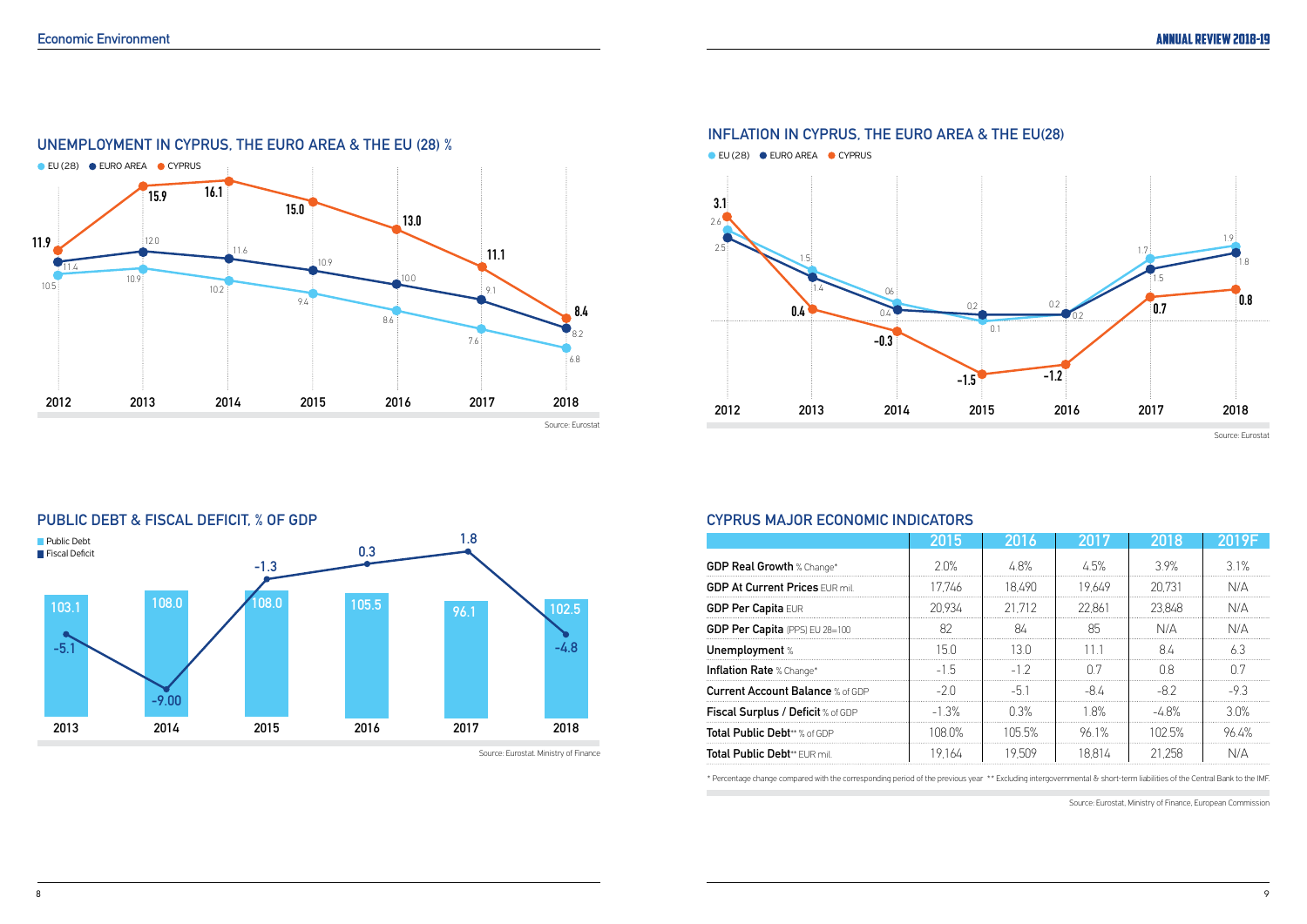|                                        | <b>END OF PERIOD BALANCES</b><br>(EURO MN) |        | <b>OUTSTANDING AMOUNT</b><br>AS A % OF TOTAL |          | <b>ANNUAL %</b><br><b>CHANGE</b> |
|----------------------------------------|--------------------------------------------|--------|----------------------------------------------|----------|----------------------------------|
|                                        | 2017                                       | 2018   | 2017                                         | 2018     |                                  |
| <b>General Government</b>              | 765                                        | 196    | 1.5%                                         | 0.5%     | $-74.3%$                         |
| Other financial intermediaries         | 8.192                                      | 5.952  | 16 በ%                                        | $15.2\%$ | $-27.3%$                         |
| Insurance corporations & pension funds |                                            | 18     | በ በ%                                         | በ በ%     | 32.8%                            |
| Non-financial corporations             | 20.721                                     | 18 150 | 40 4%                                        | 46 3%    | $-12\frac{\text{L}}{\text{A}}$   |
| Consumer credit                        | 2.576                                      | 1 872  | 50%                                          | 48%      | $-27.3%$                         |
| Housing loans                          | 12.420                                     | 9 668  | 24.2%                                        | 24.7%    | -22.2%                           |
| Other household loans                  | 6.665                                      | 3.345  | 13 በ%                                        | 85%      | -49 8%                           |
| <b>TOTALS</b>                          | 51.352                                     | 39.202 |                                              |          | -23 7%                           |

### **Bank Credit by Sector**

Source: Central Bank of Cyprus

Source: Central Bank of Cyprus







## **3 The Banking Sector**



The banking sector in Cyprus comprises of domestic banks and international banks with Cyprus based subsidiaries or branches. Beyond the traditional deposit and lending services (to households, corporations, SMEs), banks in Cyprus operate under the "universal banking model" as they offer a diverse range of products and services. Deposits from customers have traditionally been the main source of funding for banks. At



present, there are 34 authorized credit institutions in Cyprus, consisting of seven local authorized credit institutions, three subsidiaries of foreign banks from E.U. member states, two subsidiaries of foreign banks from non-E.U. member states, five branches of banks from E.U. member states, 15 branches of banks from non-E.U. member states and two representative offices.

Source: Central Bank of Cyprus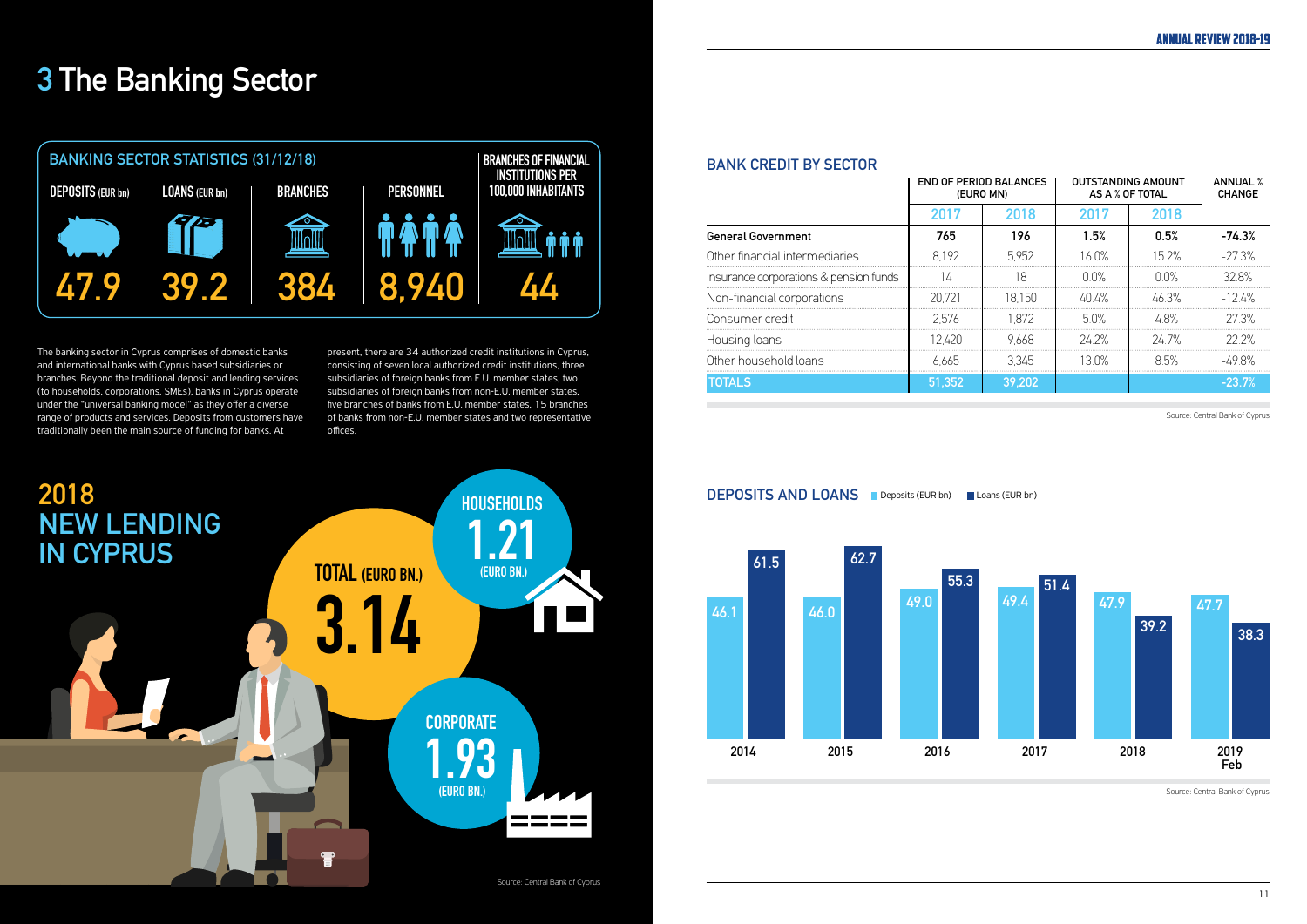## **4 Year Under Review**

### **Estia Scheme**

**The management** of non-performing exposures (NPEs) remains the biggest challenge facing the Cypriot banking sector. Since 2015, nonperforming facilities have decreased from €27.3bn to €11.1bn following considerable efforts and effective management by Banks. Nevertheless, recent developments in the European banking sector as well as the pressing need to complete the Banking Union, necessitate the continuation of efforts by Banks to further reduce the stock of NPEs to a level close to the European average.

- Market value of primary residence not exceeding €350.000
- l Household annual income not exceeding prespecified range

In July 2018, the Cypriot government announced the Estia Scheme (Scheme) with primary objective to achieve a socially acceptable solution by offering assistance to distressed borrowers with nonperforming loans secured by a primary residence. The Scheme aims to assist borrowers facing financial difficulties, to assist Banks to manage effectively their NPEs and to contribute towards further deleveraging of households and SMEs. It is a one-off Scheme, where borrowers that meet certain income and wealth eligibility criteria will be offered an opportunity to restructure their loan/s with pre-defined terms and conditions.

**.** Restructured amount will not exceed the lower of the outstanding debt and the market value of the primary residence

• Interest rate for the first 7 years will be based on the 6-month Euribor plus 2.5% (cap at 3.5%) and thereafter on the 6-month Euribor plus 2% with no cap **• Repayment period not exceeding 25 years** 

The Scheme will be available to borrowers that fulfil all of the following criteria:

**• Physical persons or SMEs** 

<sup>l</sup> Non-performing facilities as at 30 September 2017

• Loan/s secured by mortgage on primary residence

Banks will assess whether the applicant is viable and has the required repayment ability and will offer eligible and viable applicants a standardized restructuring solution with the following features:

Any residual contractual loan amount remaining will be parked/frozen and will be written-off upon full repayment of the new restructured loan.

Upon restructuring, the borrower will be granted a state subsidy. He will repay monthly 2/3 of the loan installment and the State (once a year) will cover the remaining 1/3.

> **DURING** the course of banking operations, member banks of the Association act on behalf of the state as collectors of stamp duty from their customers. The current law on stamp duty, which has been in place since 1963, was amended a number of times to keep up with changes in state policies and bank operations. The Association has engaged with the Ministry of Finance on past occasions to clarify the calculation methodology of stamp duty and has expressly called for the need to revise the law.

The Association has taken on a coordinating role between participating Banks (including a local credit acquiring company) and public authorities. The coordination revolves around two main areas. Firstly, legal and other practical issues relating to the Memorandum of Understanding to be signed with the State Agency, personal data protection issues, procedures and time-schedule to be followed, application forms and other necessary documentation. Secondly, the development of an electronic platform where Banks will upload the application forms and other relevant documentation so as to enable the State Agency to check and approve the borrower's application. In order to operate the platform, the Association is working closely with a third-party software provider, its subsidiary Artemis Banking Information Systems Ltd and all participant Banks.

• Clarify the terms and remove ambiguity on the calculation of stamp duty

• Treat citizens fairly regarding the imposition of stamp duty

 $\bullet$  Maintain the revenue of the state from this tax

 $\bullet$  Simplify the procedures in the calculation and payment of the tax, both for banks as well as for the Tax **Department** 

 $\bullet$  Harmonize practice across the banking sector The new law is scheduled to be submitted to the Council of Ministers and then the House of Parliament in the second part of 2019.

The Estia Scheme is expected to be officially launched within the first half of 2019 and will offer an opportunity to both households and SMEs to reduce uncertainty and to settle their debts. At the same time, the Estia Scheme will enable Banks to manage effectively this sensitive part of their NPE portfolio where loan security involves primary residences.



**Kronides** Manager

### **Agreement with Tax Department for the tax treatment of provisions**

**The Association** concluded negotiations with the Tax Department with regards to the tax treatment of bank provisions. This agreement covers provisions up to and including the financial year 2017. Representatives of the Association and member banks met on numerous occasions with representatives of the Tax Department and provided them with detailed numerical examples to explain how banks calculate provisions, both for loans individually assessed as well as loans where the percentage of impairment is collectively assessed ("collective specific").

The Tax Department determined that individually assessed provisions as well as collective specific provisions will be deductible from taxable income, subject to certain exemptions (such as IBNR provisions and provisions made during the first year that a loan is given). To a large degree, this aligns the tax treatment of individually assessed and collective specific provisions with their accounting treatment (under the International Financial Reporting Standards (IFRS) applicable during that time period), as well as with the directives of the Central Bank of Cyprus for loan impairment and provisioning procedures.

### **Consultation for the revision of stamp duty law and methodology**

In late 2018, the Ministry of Finance asked the Association to engage in consultation to create a new law on stamp duty which will replace the existing one. Following a number of meetings of the relevant committee of the Association, as well as a meeting with Ministry of Finance, Tax Department and Stamp Duty officials, the Association submitted specific amendments to the draft law. Our suggestions aim to:

### **Brexit**

**Representatives** of the Association took part in roundtable discussions held by the Foreign Ministry and the Cyprus Chamber of Commerce to address developments relating to Brexit and the possible impact on the various economic sectors of Cyprus. In addition, the Association attended a discussion with the British High Commissioner and a discussion with the Deputy Secretary General of the European Commission, in which members' concerns were communicated. During the Brexit negotiations, the Association kept members informed regarding ongoing developments and provided information on its website to address bank clients' concerns about the possible effects of a hard Brexit on their daily banking transactions.

### **Foreclosures of mortgaged real estate**

**Representatives** of the Association and member banks met with the Director of the Land Registry Department to exchange views on issues arising during the auction process. The Association liaised with the Land Registry Department to resolve certain issues regarding the auctioneers as well as to provide suggestions for possible amendments for the better functioning of the auction process. In addition, it communicated members' concerns and proposed solutions to other stakeholders, such as the Tax Department, Town Planning Department, the Cyprus Scientific and Technical Chamber and the Union of Cyprus Communities, for practical issues occurring before, as well as during and after the auction process.



Senior Advisor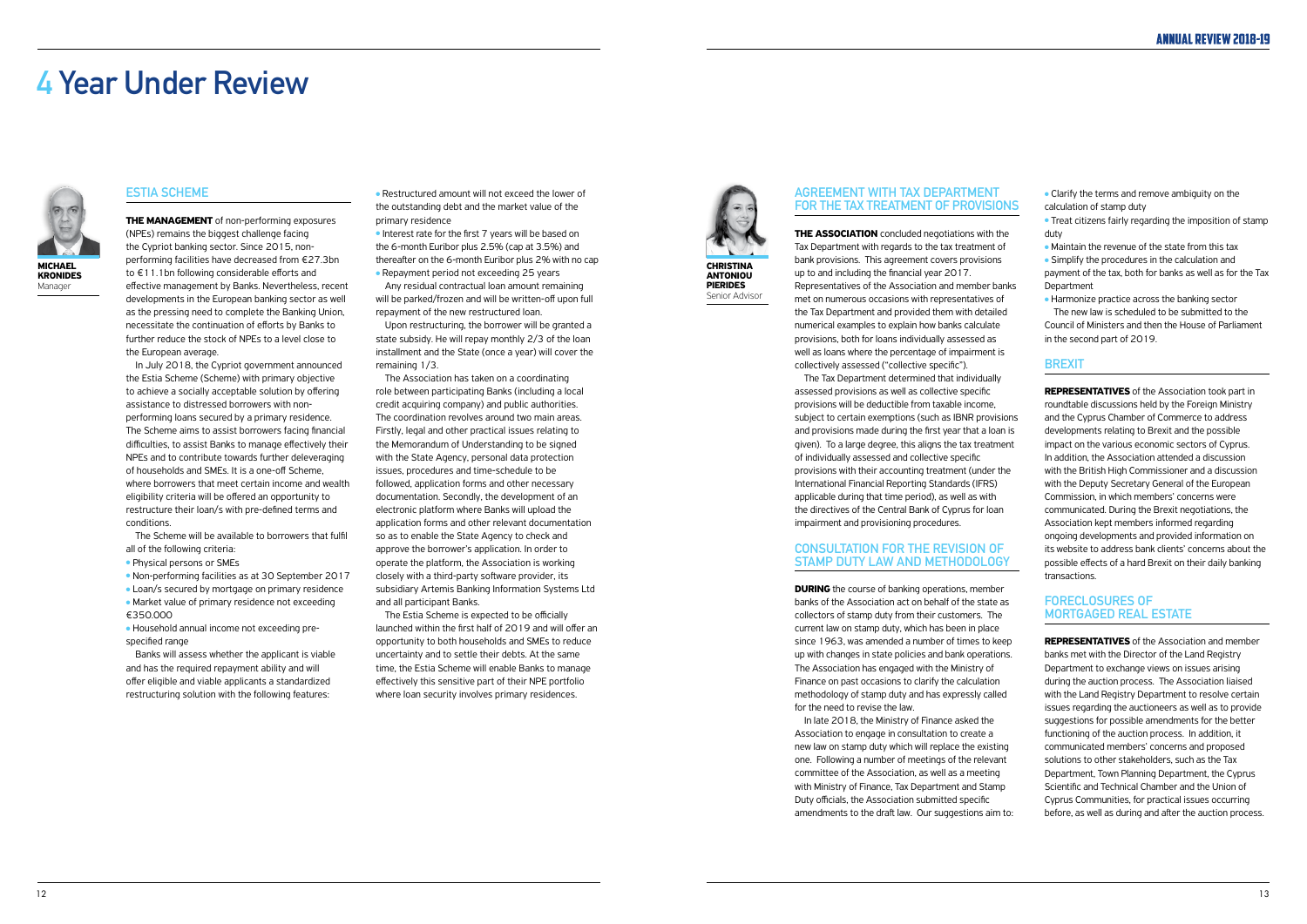

**Maria Ioannou** Senior Advisor

### **Law N.64 (I)/2017 on the comparability of fees related to payment accounts, payment account switching and access to payment accounts with basic features**

**THE APPOINTED** representatives of the Ad hoc Committee of the Association responsible for the above issue held meetings regarding the preparation of the Fee Information Document (FID) within the context of the above Legislation and in accordance with the Guidelines of the Central Bank of Cyprus (CBC) (Κ.Δ.Π225/2017 and Κ.Δ.Π.264/2018). The CBC Guidelines had been drafted to define the fourteen (14) representative services that are linked to a bank account with basic features to be included in the FID. These are fees relating to the maintenance of accounts, debit and credit cards, cash withdrawals, provision of cheque books, credit and debit transfers, standing orders, currency exchange rates, copy of statements and overdraft and overrunning facilities. The first FID was made available to consumers on 31 October 2018. The FID aims to inform consumers about the various payment account offers available in the market. In addition to the above, at the beginning of 2020, financial institutions will provide bank customers with a Statement of Fees (SOF) which shall include all fees, charges and interest rates imposed on bank accounts with basic features for the period starting November 2018 until December 2019.

**THE NATIONAL LAW** N.41 (I) / 2017 on credit agreements for consumers relating to residential immovable property was passed in 2017. However, in 2018, the Commission identified a harmonization gap in the law as Articles 15(2) and 15(3) of the European Directive 2014/17/EU had not been transposed. A meeting of the Parliamentary Committee on Financial and Budgetary Affairs was therefore held in order to discuss the above issue. Nevertheless, the Bill was voted down by the House of Representatives in January 2019. Following this,

### **N.41(I)/2017 - Bill on credit agreements for consumers relating to residential immovable property (2018)**

**FOLLOWING** an invitation of the Ministry of Interior, the Association attended a meeting on the introduction of the electronic identification and electronic signatures in Cyprus. The Government aims to promote a national mechanism for electronic identification and electronic signatures to citizens and proposed the adoption of the national «e-Identity» model by both the public and banking sector.

**FOR THE FOURTH** consecutive year, the Association in cooperation with Junior Achievement Cyprus (JA Cyprus) and the Ministry of Education, implemented the program "More than Money". The program ran from 20 February 2019 – 31 March 2019 at 17 primary schools all over Cyprus (730 students of the 6th Grade, 37 classes, 35 mentors-educators from banks and other financial institutions). The aim of the program is to familiarize children with basic financial concepts such as income, expenses and savings. A new educational program will also be introduced during the end of 2019 to 13-15 year old students (Gymnasium) with the support of the Ministry of Education and JA Cyprus.

**THE DEPARTMENT** offers high value services to the members of the Association in the areas of human resources, training and labour relations. The experienced officers of the department are readily available to support member-banks upon their request. The department facilitates the coordination and exchange of information between members of the Association in matters related to labour legislation and regulations, as well as collective agreements.

the European Commission informed the Ministry of Finance that if the national legislation is not fully harmonized with the provisions of the EU Directive, it may impose a penalty on the Republic of Cyprus. As a result, the Ministry of Finance re-introduced the Bill for discussion in February 2019 to the relevant Parliamentary Committee with a view to its re-examination and subsequent submission for vote to the Plenary. The Association participated in all meetings of the Parliamentary Committee and submitted its views. The Bill was eventually passed by the House of Representatives on 15 March 2019.

### **"E-identity Model"**

**b)** A report on bank employees' salaries and salary structure

**THE ASSOCIATION** was represented at the 63rd, 64th, and 65th meetings of the European Banking Federation – Banking Committee for European Social Affairs (EBF-BCESA).

Based on this model, the e-Identification and e-signatures certificates shall be issued by any Authorized Trust Service Provider which complies with the legislation and procedures under the National Framework. The Association and its member banks are currently under deliberations with the Ministry of Interior on this matter.

**THE ASSOCIATION** represented EBF-BCESA in the meetings for the European SSDB, which took place in Brussels. The main achievement of the European social partners in banking during 2018 was the agreement on the joint declaration on the Impact of Digitalization on Employment, which was signed on November 30, 2018.

### **Financial Education**

**THE ASSOCIATION**, and its member-banks, follow closely the issue of cybercrime and its trends. The election of a Chairman of the Cybercrime WG among member-banks who represented the Association in the meetings of the respective working group of the EBF, enhanced the Association's commitment to Cybersecurity initiative both locally and abroad. The valuable information obtained from participating in this WG has been shared with member-banks. At the local level, the Association is cooperating with all relevant bodies to promote the importance and role of cybersecurity in the sector. Moreover, the Association responds to member requests for coordination when needed and disseminates important information received by the EBF, and EUROPOL.

**AFTER THE INCREASE** in physical robberies noted in the 2nd half of 2017, 2018 was a quiet year with only one robbery and one attempt taking place in the 1st semester of the year. The continued implementation of the physical security measures by the members of the Association since 2012 is a valuable deterrent in the combat against robberies. Close cooperation with the police and coordination with member banks is another important factor to minimize criminal activities against bank branches. The relevant working group continues its work and convenes when necessary to exchange views on the issue to further enhance the physical security measures taken at branch level

### **Human Resources, Social Affairs, Training and Development**

One of the main activities of the department is to represent the Association in the Banking Committee for European Social Affairs (BCESA) of the European Banking Federation (EBF). Dr. Kammas, Director-General of the Association holds the position of Vice Chairman since 2013, an honorary distinction for the Association as well as Cyprus.

The department prepared and published the following surveys for its member-banks in 2018:

**a)** An overview of employment figures in the banking sector (information on demographic variables, academic and professional qualifications of bank employees, participation of women in the management hierarchy, data regarding the various types of employment in banks, etc.)

**c)** A report on the annual sick leave days in the banking sector

In addition, the departmentcontributed to the report of the Italian Banking Association, "The Labour Market in the Financial Industry", which is distributed to all member Associations of the EBF.

### **EBF-BCESA**

EBF-BCESA represents the European banking sector and the National Banking Associations in discussions with European institutions. One of the main tasks of the banking committee is the implementation of the 2nd Pillar of the joint project between the European social partners on the impact of regulations implemented in the banking sector after the 2008 crisis on employment.

The committee along with its other European social counterparts is also in the process of exchanging ideas on a possible joint declaration on the topic "employment aspects of providing financial services".

### **European Sectoral Social Dialogue Banking (SSDB)**

### **Cybercrime**

### **Physical Security**

The Association gathers, analyses and prepares an annual report presenting an overview of the physical attacks (e.g. bank robberies, ATM attacks) against bank branches occurring in Cyprus. The data collected are then included in the annual publication of the European Banking Federation, named "EBF Security Report". The report presents the situation and current trends regarding bank robberies and other physical attacks in the European banking sector.

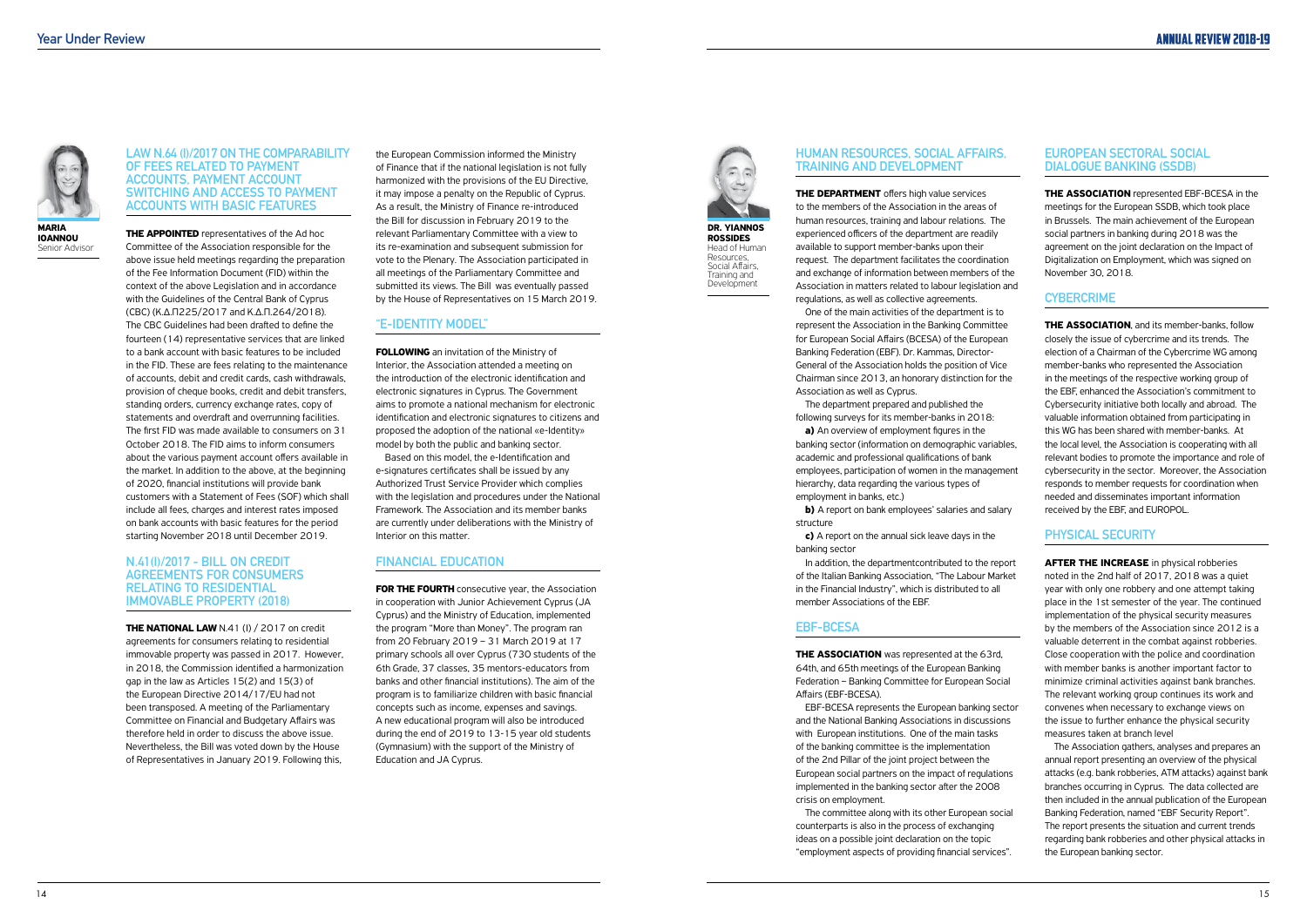### **Combatting Money Laundering and Terrorist Financing**

**THE ASSOCIATION** plays an instrumental role in the process of the review and update of the Anti-Money Laundering Countering Terrorist Financing (AML/ CFT) Legislative and Regulatory Framework and has developed a close cooperation with the Central Bank of Cyprus (CBC) and other Supervisory authorities, relevant organisations and the Government towards that end.

During 2018, the Association actively took part in the following processes:

**b)** The consultation process in relation to the new CBC AML/CFT Directive fifth edition, published in March 2019. The new CBC AML/CFT Directive provides analytical guidance in relation to the application of the various provisions of the AML/CFT Law.

**a)** The transposition of the Fourth Anti-Money Laundering Directive 2015/849 (the 'EU Directive') into the Cyprus AML/CFT legislative framework, which was effected with the publishing of the amended Cyprus AML/CFT Law in April 2018.

**THE ASSOCIATION** has taken part in the consultation regarding the 'The Protection of Natural Persons against the Processing of their Personal Data and the Free Movement of such Data Law, which was issued in July 2018.

**c)** The Association took part in the First National Risk Assessment of Money Laundering and Terrorist Financing Risks (NRA) carried out by the Cypriot Authorities. The NRA was a major step forward in further enhancing a comprehensive and shared understanding of the inherent risks, the strengths of the current AML/CFT regime and in identifying areas where defences across all involved bodies could be developed further.

The Association, being a member of the AML and Financial Crime Committee of the European Banking Federation and the Cyprus National Advisory Authority for Combating Money Laundering, is participating in the consultation processes for the amendments of the current AML/CFT Directive of the

European Union and other related processes for the strengthening of the fight against ML/TF.

### **Data Protection Framework**

**THE REVISED** Payment Services Directive (PSD2) was officially put into pan-European effect in January 2018. It aims towards promoting payment innovation through "Open banking" and "Instant payments", enhancing competition by providing additional legal rights to non-banking payment institutions, increasing payment safety and extending the scope of payment transactions in terms of currency and location of payer or payee.

Its aim is the effective application of certain provisions of the EU General Data Protection Regulation 2016/679 (GDPR) into Cyprus domestic law and the exercise of certain member state derogations designated in the GDPR.

The GDPR, which is directly applicable in each member state, significantly increases the regulatory requirements related to customer and counterparty data protection by strengthening and unifying the data protection regulation across the European Union. The GDPR follows a risk-based approach and fosters a culture of accountability, privacy governance and data protection audit. Banks are amongst the organisations which are directly affected the most by the GDPR since they process a great amount of information. Although Banks have already adopted an advanced data information framework, the GDPR contains a number of new obligations in relation to which Banks are preparing to carry out operational reforms.

**THE SEPA** Credit Transfer Instant Payments Scheme (SCT Inst) is the fourth payment scheme made available by the EPC, after the SEPA Credit Transfer, the SEPA Direct Debit Core, and the SEPA Direct Debit Business-to-Business schemes.

> The Association has enacted a series of actions to assist its members towards implementation of the GDPR. These actions include the enhancement of the close relationship with the Commissioner for Personal Data Protection by conducting regular faceto face meetings with the latter, the arrangement of the relevant internal ACB committee meetings and the organisation of specialized Training/Seminars/ Presentations.



### **Payment Services Directive 2**

Over the last two years, the Association has formed a PSD2 Working group and 4 subgroups, each one dealing with different aspects of the Directive. Special emphasis was put in understanding and analyzing the 11 European Banking Authority (EBA) - Mandates relating to the PSD2, some of which have already been incorporated in the PSD-based National Law.

The said Law was eventually approved by the Cypriot Parliament in April 2018. The remaining EBA Mandates have been recently finalized by the EBA and are expected to be to be put into effect by the end of 2019.

### **Amendment of the Bank Account Switching Code**

**The Bank Account** Switching Code is an amendment of the existing, voluntary Switching Code issued by the Association in 2009. The amended Code was prepared in order to make banks compliant with the provisions of the European Directive 2014/92/EE (Payment Accounts Directive – PAD). According to the provisions of the PAD, all member states must ensure that banks offer efficient bankaccount switching services, of same-currency

payment accounts, to any physical person holding a payment account, within the jurisdiction of an EU country.

In view of the above, a working group was formed at the Association, in order to amend the Code according to PAD's provisions. The new Code has been finalized by the Associations' working group and it was recently approved by the Central Bank of Cyprus. It is expected to be put in use within the next couple of months.

### **Instant Payments**

SCT Inst works like a regular SEPA credit transfer but much, faster. Instead of having to wait up to one business day to see the money credited in the account, the beneficiary receives the funds in ten seconds maximum. To limit the risk of fraud, the maximum amount per SCT Inst transaction is limited to 15,000 euros for the time being. Though SCT Inst is currently not yet pan-European, it has the potential geographical scope to cover all 34 European countries and territories. As the scheme is optional (there is no European regulation mandating its implementation yet), it is up to each Bank to decide to join the instant payments journey.

Having the above in mind, the Association has co-operated with the Central Bank of Cyprus and organized a number of informative seminars and meeting with its member banks in order to examine all possible options before taking appropriate action.



**Nicolaou** Senior Advisor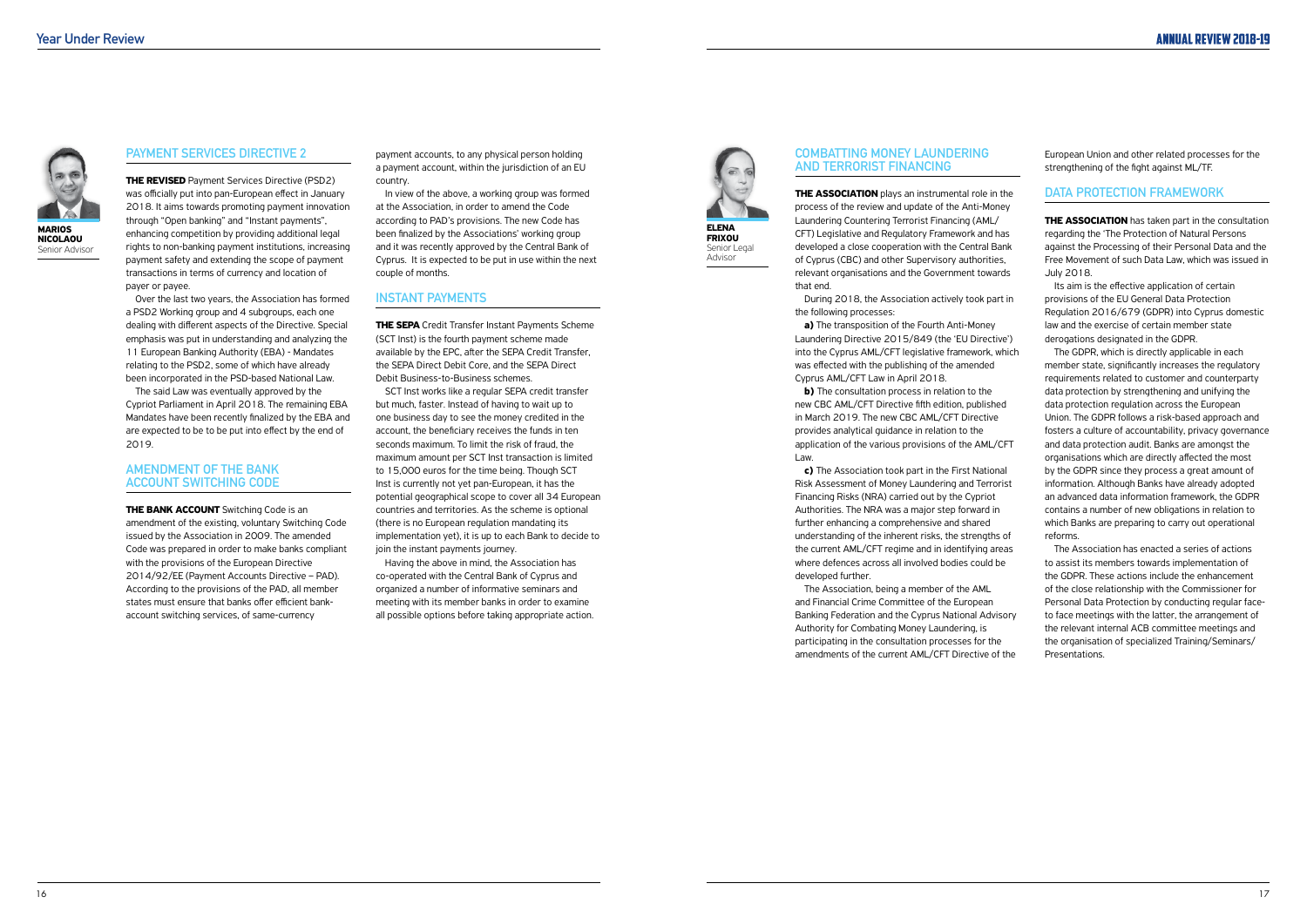### **Ε-Auctions Project**

**THE ASSOCIATION** took the initiative for the setting up of an e-auctions system in Cyprus which will allow member banks and other mortgagees to perform foreclosures of mortgaged property under Law 1965 (9/1965). The e-auctions procedure will be set out in a Ministerial Order issued by the Minister of Finance. The e-auctions platform developed by the Association will be in full compliance with the Law 1965 (9/1965), the Ministerial Order, GDPR and other applicable laws and regulations and will meet high information security standards. It is expected that the e-auctions platform will be ready by the end of June 2019. A second Ministerial Order and/or a code of conduct still needs to be issued regarding the profile of auctioneers. Hence, the first e-auctions are expected to take place by the end of 2019.

**IT HAD BEEN** become obvious that serious gaps and obstacles in the relevant laws did not allow banks to reduce their NPLs. In 2018, the Association worked very closely with the relevant Ministries in improving the legal Insolvency and Foreclosure framework in order to tackle the problem of NPLs.

### **TackLing NPLs in Cyprus, New Pack of Laws and Amendments**

 $\bullet$  The collateral is transferred without a fee. • The results of the transfer (transfer of rights, benefits, priority, continuation of proceedings, safeguarding of documents, right of set-off, etc) are regulated.

• Allows access of credit buyers to the data exchange mechanism for purposes of assessing the borrower's indebtedness after it has acquired the credit facilities.

The main Legislative amendments voted in July 2018 are the flowing:

### **1.** The Purchase and Sale of Credit Facilities and Relevant Matters Law of 2015, as amended in 2018.

Sale of credit facilities of credit institutions remained significantly low from the date the relevant Law was enacted in 2015 until the amending Law in 2018. The total number of loans sold were 2023 (with value €167m).

The main provisions of the amending law are the following:

> $\bullet$  It has been clarified that old court decisions. judgment debts or arbitrations for the sale of mortgaged property come under the new foreclosure procedure.

### **2.** Splitting of Mortgages: The Immovable Property (Transfer and Mortgage) (Amending) Law of 2018

• The reserved price remains at no lower of 80% of the estimated market value for the first auction and for the period of three months thereafter. If the property



**Valianti Plati** Head of Legal **Department** 

The registration of a single mortgage which secured several loans was a widespread practice. In case of a sale of loan, the mortgage creditor is now given the option of splitting the mortgage in sub-mortgages. This process does not affect the position of the borrower. It is also provided in the Law that any subsequent or preceding mortgages to the single mortgage (to be split) will remain unaltered and unaffected.

> • The mortgage debtor is obligated to allow the mortgage creditor access to the property for the purpose of valuation.

### **3.** Securitisation Law 88(Ι)/2018

**.** Servicing of notices, to the relevant stakeholders, is allowed through other means, if registered mail is not feasible.

• The borrower has preferential treatment over the last bidder, during the procedure for the sale of his primary residence by auction: i) provided the borrower has not received a governmental subsidy for the repayment of his loans and ii) the value of the primary residence does not exceed €350K.

• A provision allowing e-auctions is introduced.

A new tool for the reduction of NPLs has been introduced. The law grants the Central Bank the power to authorise, regulate and supervise the activity of securitisations, in order to ensure the proper functioning of the securitisation market. The scope of this Law is limited to the securitisation of credit facilities or other form of receivables and / or exposures that were either originated or acquired by credit or financial institutions or that were acquired by credit acquiring companies.

> • The definition of "Secured Debt" has changed to clearly state that the loan is considered secured up to the market value of the security and the rest is unsecured.

• The definition of Debt for the purposes of DRO is clarified in order for the tool to be more effective.

### **4.** Foreclosures: The Immovable Property (Transfer and Mortgage) (Amending) Law of 2018

• Non-consensual plan PRP: the qualification criteria to enter a non-consensual PRP are broadened.

• Liabilities due to governmental authorities:

In previous years, foreclosures remained in low levels. In 2017, the total value of all the assets foreclosed amounted to around €11.5 million. This shows that the foreclosures framework proved to be an ineffective tool, largely enabling strategic defaulters. The amending law aims to improve this tool. Foreclosure is enforced as the last resort (unless the debtor belongs in a vulnerable group) and after all efforts for restructuring have been exhausted. No doubt restructuring remains the best option, as it helps companies and households avoid bankruptcy and provides crucial liquidity to the economy. However, without an effective foreclosure tool, there is no leverage on debtors to seek restructuring.

 $\bullet$  If a debtor, who receives a subsidy for the repayment of his loan, still has due payments for a period of three months, any protection from his creditors is terminated and he is subject to enforcement measures by creditors for debt collection.

• Protection of non-viable debtors: The total maximum protection period against measures taken against non-viable debtors whose financial situation has deteriorated in 2012 and 2013, and who have mortgaged their primary residence or business premises, is limited to 12 months in total.

**Insolvency Practitioners' Fees: The success rate of** the repayment plan and Examinership proposal has increased from 20% to 30%. A State Aid plan will also be prepared to this effect. A fee structure has been set for the coordinated Repayment Plan for natural persons and micro enterprises.

The main provisions of the amending law are the following:

 $\bullet$  Provisions for the treatment of quarantors: the cut-off date which had been set for 07/05/2021 of certain provisions relating specifically to the treatment of guarantors (in PRP, bankruptcy and examinership) is extended for guarantee agreements signed after 2015 and until the date of application of the amending law. **• Bankruptcy/Liquidation cases with no proceeds to** pay: A State aid plan will be prepared to provide the Bankruptcy Administrator and Liquidator who will undertake the processing of long-standing lossmaking cases an extra administration fee payable upon

**THE ASSOCIATION** has represented the banking industry before meetings of House of Representatives' committees to discuss draft laws proposed by MPs and also participated in meetings with the Land Registry Department, the IMF, the ECB and the European Commission.

is not sold, within the next three months the mortgage creditor will attempt further auctions or other methods of sale with the reserved price not lower than 50%. Furthermore, if the property is not sold, (from the date of the first auction) the mortgage creditor has the option to buy the property at the market price (based on a valuation conducted prior to the first auction or initiate a new valuation procedure). If the mortgagee decides not to buy the property, he/she can continue the efforts to sell the property, either by auctions or by other methods of sale, without any reserved price at any time thereafter.

### **5.** Insolvency Framework

The insolvency framework does not seem to have been utilized to the expected extent over the last years, probably due to weaknesses of the legal framework and also to lack of awareness by the public. As a result, a debtor-friendly tool remained totally unutilized and inactive.

The main amendments in the relevant Laws are the following:

<sup>l</sup> Consensual PRP: a) The eligibility criterion of 25% or more of the debts to have been made during a period of 6 months prior to the application is removed and b) it is clarified that the duration of the installments for repayment of secured debt may continue after the expiration of the PRP.

obligations to governmental authorities are now included in a repayment plan. Also, regarding the repayment plans and Examinership, there is no longer preferential treatment of debts to the Government or the local authorities.

completion.

**6.** Credit Institutions (Amending) Law of 2018

The amending Law allows disclosure of client information to bona fide perspective buyers required to proceed in connection with or relating to a transaction or prospective transaction (sale of 1/20 of banks shares, sale of loans etc.).

### **Banking Industry Representation**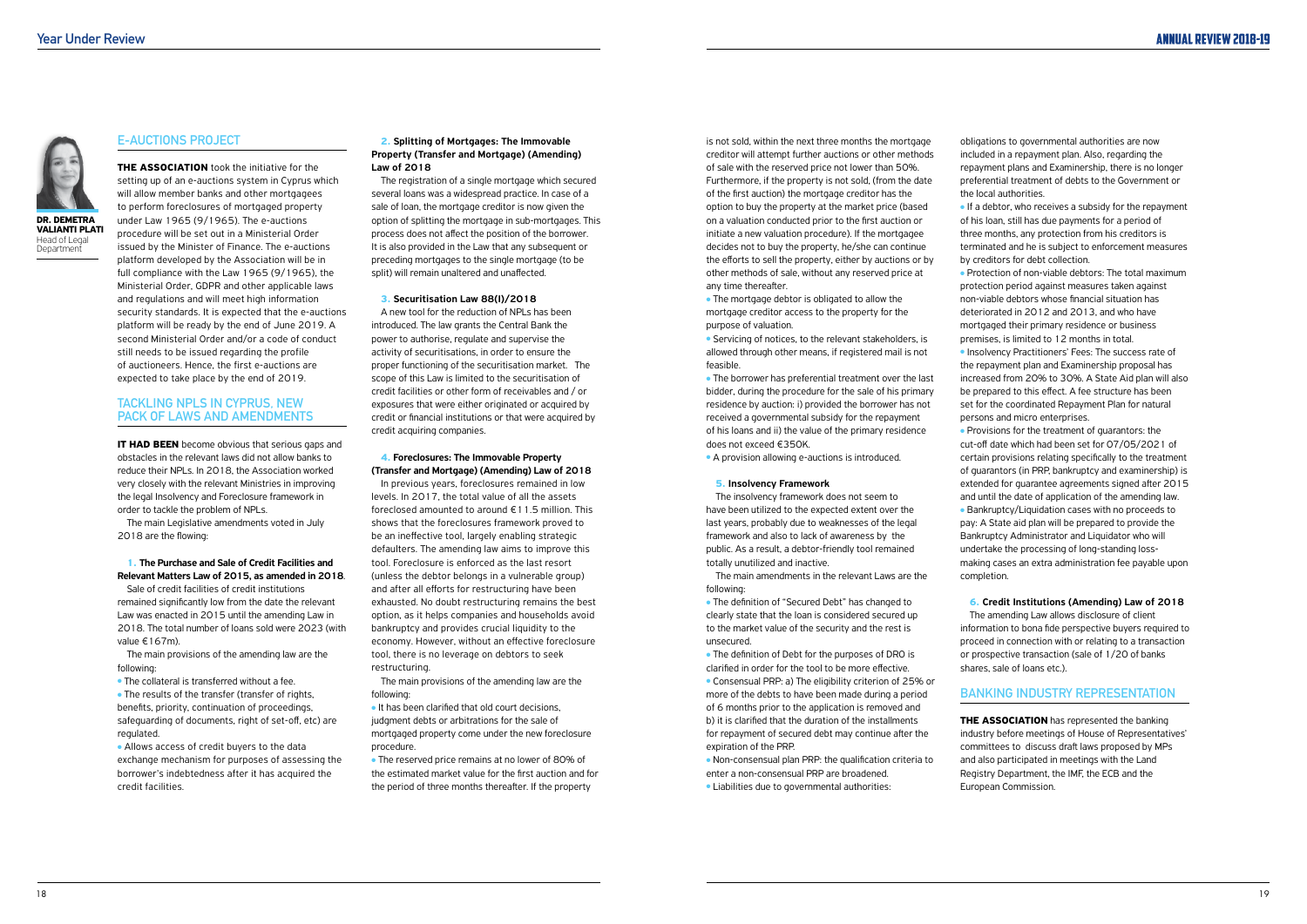## **EMPLOYEES IN CYPRUS BANKING SECTOR (January of each year)**



## **98.7%** of EMPLOYEES WORK UNDER



### **THE ASSOCIATION'S TRAINING ACTIVITIES FOR THE PERIOD MAY 2018 - APRIL 2019**

**THE TRAINING** Department of the Association organized 40 seminars / presentations between May 2018 and April 2019. The "Insolvency and Foreclosures Framework after the legislative amendments of 08/07/2018 and in relation to recent case-law" was the major subject addressed by the Training Department of the Association during 2018 - 2019. The Association conducted 2 seminars with a large number of participants (92) and 1 presentation for the Members of its Board of Directors. The department organized a series of seminars (7) as per the requirements for the training of bank employees on the Credit Agreements for Consumers Relating to Residential Immovable Property – Appendix III of the N.41(I)/2017 Law. In line with the physical security measures implemented at bank branches, the Training Department offered a series of seminars (11) titled "Security Against Armed Robbery". Another significant part of the department's activities relates to the Continuous Professional Training of persons registered in the CySEC public register. Lastly, training programs covering important issues such as "Advanced Asset Securitization", "Auditing", "Blockchain", "Syndicated Lending" and "Stress Testing" were also offered to employees of member banks.

| 9 & 10 MAY 2018   SEMINAR: "BUSINESS CONTINUITY PLANNING" |
|-----------------------------------------------------------|
|                                                           |

**varnava Officer** 

| MAY & SEPTEMBER 2018 (5 & 6 SEMINARS)                                | <b>SEMINAR:</b> "SECURITY AGAINST ARMED ROBBERY"                                                                                                                                                                                                                        |
|----------------------------------------------------------------------|-------------------------------------------------------------------------------------------------------------------------------------------------------------------------------------------------------------------------------------------------------------------------|
| 25 & 26 JUNE 2018                                                    | <b>SEMINAR:</b> "ADVANCED ASSET SECURITISATION"                                                                                                                                                                                                                         |
| 26, 27 & 28 SEPTEMBER 2018<br>(3 SEMINARS)                           | <b>SEMINARS: "REGARDING THE LEGISLATIVE FRAMEWORK APPLIED</b><br>BY THE CONSUMER PROTECTION SERVICE ON CONTRACTS.<br>LOANS AND FINANCIAL SERVICES"                                                                                                                      |
| JULY, SEPTEMBER, OCTOBER, NOVEMBER 2018<br>$(1, 1, 2 \& 3$ SEMINARS) | <b>SEMINARS: "CREDIT AGREEMENTS FOR CONSUMERS RELATING TO RESIDENTIAL</b><br>IMMOVABLE PROPERTY - APPENDIX III OF THE N.41(I)/2017 LAW"                                                                                                                                 |
| <b>4 OCTOBER 2018</b>                                                | <b>SEMINAR: "CYSEC REGULATORY UPDATES"</b><br>(REGARDING THE CONTINUOUS PROFESSIONAL TRAINING REQUIREMENTS<br>OF PERSONS IN THE PUBLIC REGISTER - CYSEC CERTIFICATION)                                                                                                  |
| 8 OCTOBER 2018                                                       | <b>SEMINAR:</b> "AML, KYC AND CUSTOMER DUE DILIGENCE"<br>(REGARDING THE CONTINUOUS PROFESSIONAL TRAINING REQUIREMENTS<br>OF PERSONS IN THE PUBLIC REGISTER - CYSEC CERTIFICATION)                                                                                       |
| 10 OCTOBER 2018                                                      | <b>SEMINAR:</b> "MIFID II BEST EXECUTION AND CONTROLS"<br>(REGARDING THE CONTINUOUS PROFESSIONAL TRAINING REQUIREMENTS<br>OF PERSONS IN THE PUBLIC REGISTER - CYSEC CERTIFICATION)                                                                                      |
| 8 NOVEMBER 2018                                                      | <b>SEMINAR: "MIFID II FINANCIAL PROMOTION"</b><br>(REGARDING THE CONTINUOUS PROFESSIONAL TRAINING REQUIREMENTS<br>OF PERSONS IN THE PUBLIC REGISTER - CYSEC CERTIFICATION)                                                                                              |
| <b>12 NOVEMBER 2018</b>                                              | <b>PRESENTATION</b> TO MEMBERS OF THE BOARD: "THE INSOLVENCY AND<br>FORECLOSURES FRAMEWORK AFTER THE LEGISLATIVE AMENDMENTS<br>OF 08/07/2018 AND IN RELATION TO RECENT CASE-LAW"                                                                                        |
| <b>12 NOVEMBER 2018</b>                                              | <b>SEMINAR: "CYSEC REGULATORY UPDATES"</b><br>(REGARDING THE CONTINUOUS PROFESSIONAL TRAINING REQUIREMENTS)<br>OF PERSONS IN THE PUBLIC REGISTER - CYSEC CERTIFICATION)                                                                                                 |
| <b>14 NOVEMBER 2018</b>                                              | <b>SEMINAR:</b> "ALTERNATIVE INVESTMENT FUNDS (AIF), AIFM AND<br>UNDERTAKINGS FOR COLLECTIVE INVESTMENT IN TRANSFERABLE SECURITIES<br>(UCITS)" (REGARDING THE CONTINUOUS PROFESSIONAL TRAINING<br>REQUIREMENTS OF PERSONS IN THE PUBLIC REGISTER - CYSEC CERTIFICATION) |
| <b>16 NOVEMBER 2018</b>                                              | <b>SEMINAR:</b> "PRIIPS AND INVESTOR PROTECTION UNDER MIFID II AND IMD II"                                                                                                                                                                                              |
| 26 & 27 NOVEMBER 2018                                                | <b>SEMINAR:</b> "AUDITING THE COMPLIANCE DEPARTMENT"                                                                                                                                                                                                                    |
| <b>3 DECEMBER 2018</b>                                               | <b>SEMINAR:</b> "BLOCKCHAIN AND ITS APPLICABILITY FOR THE FINANCIAL<br>SERVICES SECTOR"                                                                                                                                                                                 |
| <b>13 DECEMBER 2018</b>                                              | <b>SEMINARS: "CREDIT AGREEMENTS FOR CONSUMERS RELATING TO RESIDENTIAL</b><br>IMMOVABLE PROPERTY - APPENDIX III OF THE N.41(I)/2017 LAW"                                                                                                                                 |
| 18 & 19 FEBRUARY 2019                                                | <b>SEMINAR:</b> "SYNDICATED LENDING AND CROSS BORDER FINANCE"                                                                                                                                                                                                           |
| 18 & 19 MARCH 2019                                                   | <b>SEMINAR: "FRAUD AND CORRUPTION AUDITING"</b>                                                                                                                                                                                                                         |
| 28 MARCH 2019 & 04 APRIL 2019                                        | <b>SEMINARS:</b> "THE INSOLVENCY AND FORECLOSURES FRAMEWORK AFTER<br>THE LEGISLATIVE AMENDMENTS OF 08/07/2018 AND IN RELATION TO<br>RECENT CASE-LAW"                                                                                                                    |
| <b>3 APRIL 2019</b>                                                  | <b>SEMINAR: "LEVERAGING ON STRESS TESTING - THE ROAD AHEAD"</b>                                                                                                                                                                                                         |
| 8 & 9 APRIL 2019                                                     | <b>SEMINAR: "FRIENDLY SETTLEMENT TECHNICS FOR NPLS"</b>                                                                                                                                                                                                                 |
| <b>23 APRIL 2019</b>                                                 | <b>PRESENTATION:</b> "INTERCONNECTION OF INSOLVENCY REGISTERS - CY"                                                                                                                                                                                                     |

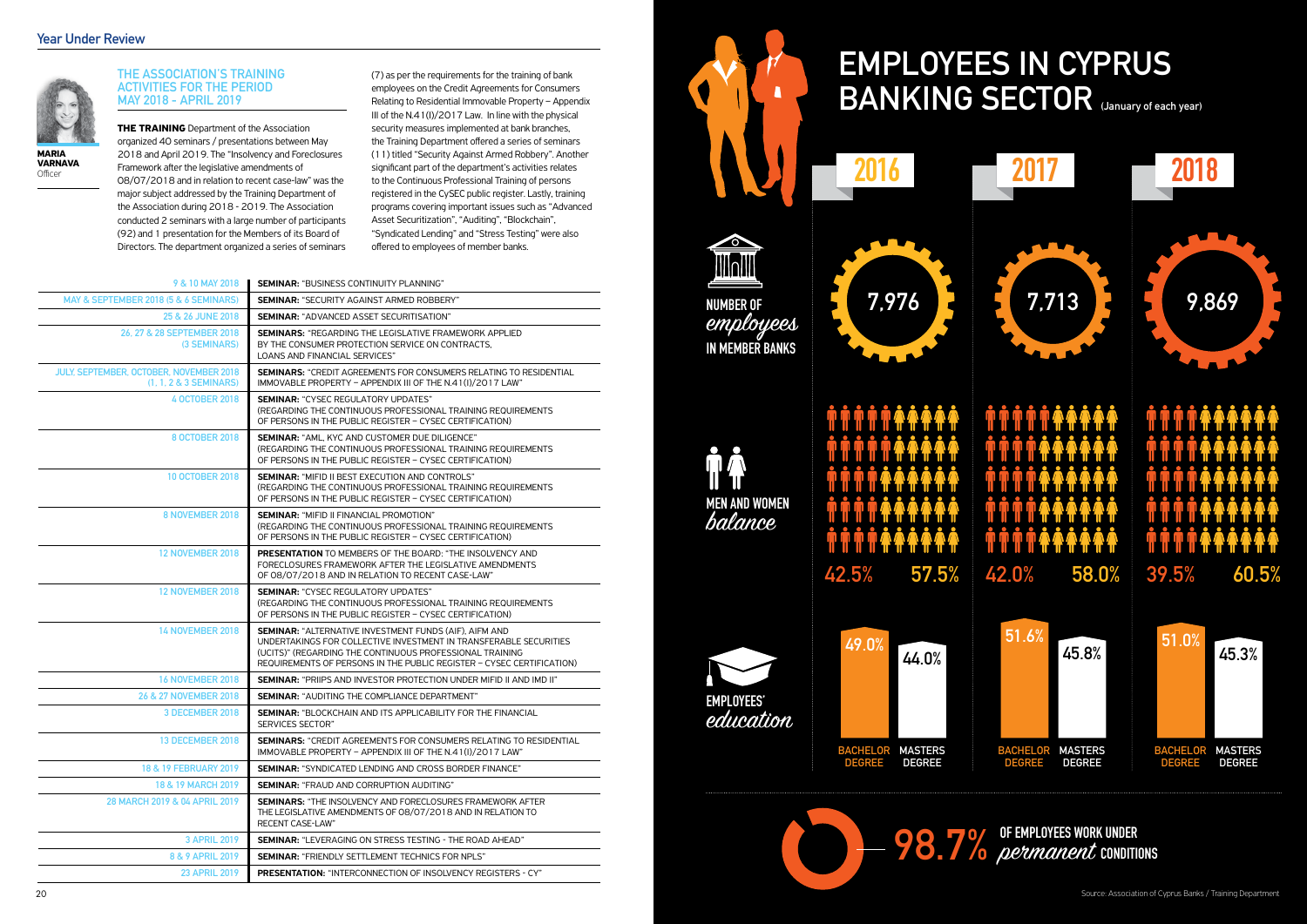## **5 The Association**

Through its representation of ten member banks, that hold more than 90% of market share and provide a full range of banking services, the Association of Cyprus Banks (ACB) is the voice of the Cyprus banking system. Its primary aim is to promote best practices for the interest of the banking sector and the local economy as a whole. The ACB is a non-profit organization through which common positions are formulated and promoted on banking and financial issues, when local legislative and governmental policies are determined. In communicating the industry's views, the ACB cooperates closely with the Central Bank of Cyprus, the House of Representatives and various Ministries as well as other private and public bodies. The Association also has a close relationship with the European Banking Federation (of which it is a member), national banking associations and global organizations. This year the ACB celebrating its 50 years anniversary.

### **Our Mission**

- Promoting the interests and cooperation of members with governmental bodies, the House of Representatives, various Ministries, the media and most importantly the Central Bank of Cyprus. **Influencing the direction of the local regulatory and legislative** framework concerning a broad range of issues relating to banking business and practices both in Cyprus and abroad.
- <sup>l</sup> Collecting a regular flow of documentation and material from local and international organizations regarding economic and financial matters and keeping members informed of develop-
- ments affecting banking policies and practices.
- $\bullet$  Enhancing the relationship with other banking associations, the European Banking Federation, and other influential European or global organizations in the financial sector. Our goal is for the domestic banking community to adopt international banking practices and know-how.

<sup>l</sup> Generating a better understanding of the value and quality of banking services and the significant contribution of the banking sector in the economic, social and cultural scene of the country. • Promoting educational and consultative seminars and training

To be the voice of the Cyprus banking sector domestically and abroad. We achieve this by being a reliable and effective interlocutor, whose positions are being taken seriously into account by all relevant decision-makers who impact banking, legal and regulatory developments.

### **Our mission is achieved by:**

**Board of Directors:** The Association of Cyprus Banks is governed by the Board of Directors, whose members are appointed by member banks. **Chairman and Vice-Chairmen:** The Association's Chairman is appointed yearly on a rotation basis by the Board of Directors. This position is filled by Board Members appointed by the four largest member banks (according to the total number of employees). There are three Vice-Chairmen, whereby one Vice-Chairman is the Board Member of the largest member bank (or the second-largest, in the years that the Board Member of the largest member is appointed Chairman), and two Vice-Chairmen who are assigned yearly out of the remaining Board Members.

**Executive Committee:** The Chairman and three Vice-Chairmen together with the Director General, form the Executive Committee. The Executive Committee decides on pressing matters that require urgent response, represents the Association in meetings with government officials and institutions and implements the general policy, as defined by the Board of Directors.

**.** Director General: The Director General is appointed by the Board of Directors and heads a team of professional and highly qualified staff, manages the running of the day-to-day activities of the Association, makes recommendations to the Board regarding the Association's policies and internal organization, reports on major issues of its operation and supervises all tasks which have been delegated to him according to the Articles of Association of the ACB. The Director General is a non-voting member of the Executive Committee.

### **INTERBANK COMMITTEES**

courses to the professional staff of banks and encouraging participation in conferences and seminars organized locally and abroad.

### **Association of Cyprus Banks profile**

### **organizational framework**

- **1.** Legal Committee
- **2.** Banking Regulation and Supervision Committee
- **3.** AML and Regulatory Compliance **Committee**
- **4.** Financial Markets Committee
- **5.** Retail & Consumer Affairs Committee
- **6.** Accounts & Fiscal Committee
- **7.** Organization & Methods Committee
- **8.** Internal Audit Committee
- **9.** Payments SEPA Committee
- **10.** HR and Training Committee

In order to meet the needs of members and operate efficiently and proactively, the Association has established the following Permanent Interbank Advisory Committees, as well as various Working Groups to address specific issues.

### **Publications**

The Association of Cyprus Banks publishes the monthly Newsletter and the Cyprus Banking Insight. The Newsletter is addressed only to member banks and aims to inform and update the reader about the Association's main activities, the Director General and the Senior Advisors' meetings with various authorities and organizations concerning the discussion of matters relating to the banking sector, the

European Banking Federation Committee meetings where the Association's representatives participate, and the meetings of the Association's different Committees. The Cyprus Banking Insight is a specialized publication addressed to member banks as well as other individuals or organizations, both local and overseas, that are interested in current issues relating to the banking sector. The Cyprus Banking Insight is sent to all member banks, the Governor and Senior Officers of

the Central Bank of Cyprus, the Ministry of Finance and members of various Committees of the House of Representatives. It is also sent to the European Banking Federation and its members. Every issue of the Cyprus Banking Insight contains articles provided by the Association's Senior Advisors, member banks and guest contributors from the broader financial sector, and it addresses ongoing issues that influence Cyprus' economy and in particular the banking sector.

### **The Member Banks**

Membership of the Association is open to any institution which is legally authorized to operate as a registered bank, whether local or foreign, in Cyprus, and which can provide banking services. Applications are also accepted by other legal entities such as associations or unions, which are non-profit organizations and whose own members are banking institutions. Participation to the Association can be either in the form of Regular or Associate member-

ship. Applications for new membership are subject to approval by the members of the Board of Directors of the Association and subsequently by the General Meeting. The bank members of the Association offer a diverse range of products and services. Beyond the traditional deposit and lending services, banks have established their own subsidiaries providing short and medium term credit, hire purchase finance facilities, investment services (such as asset management, investment advice and





brokerage), factoring and invoice discounting services, electronic and telephone banking, private banking as well as all types of insurance services. The Association of Cyprus Banks represents 10 banks operating in Cyprus, as well as of three associated members, which includes a state owned financial institution, an asset management company and a debt servicer.. Member banks employ around 9.000 professionals and hold a market share of more than 90% in terms of local lending and deposits.

## **Artemis Bank Information Systems Ltd**

Artemis Bank Information Systems Ltd ("Artemis") is a private Credit Bureau set up by the Association of Cyprus Banks as its subsidiary in 2008 with a mission to collect and distribute information pertaining to the economic behavior of physical and legal entities in the financial sector to financial institutions.

Artemis is recognized by the World Bank as the only Credit Bureau in Cyprus and contributes to the performance of Cyprus in the "Getting Credit-Depth of credit information" index of the "Doing Business" report of the World Bank which assesses the competitiveness of a national economy. Since inception, Artemis is a full member of the Association of Consumer Credit Information Suppliers (ACCIS), the largest group of credit reference agencies in the world.

of physical entities and dissolutions of companies. In terms of Data Recipients, in early 2019, a new category was added in the Artemis Data Exchange mechanism; the one of Credit Acquiring Companies.

The Artemis Database is considered comprehensive compared to other Credit Bureaus at a European level, as it contains a full range of banking data, i.e. performing credit facilities, non-performing credit facilities, terminated accounts of credit facilities and legal measures against customers of credit institutions failing to meet their credit facilities obligations. It also includes information on issuers of dishonoured cheques, as well as bankruptcies same time ensuring compliance with its legal and regulatory obligations. At the macro-economic level, Artemis' operation has proven to contribute to the enhancement, modernization and evolution of the local financial system which, in turn, supports the smooth functioning of the Cyprus economy.

Despite the growth in its business through time, Artemis remains a lean organization retaining an operational efficiency. Artemis' main service is based on a bespoke Data exchange software system designed by Artemis and developed by JCC Payment Systems Ltd, the Information Technology partner of Artemis. The Artemis System is constantly enhanced to meet the evolving needs of its users.

Artemis is constantly engaged in optimizing both its infrastructure and services with an aim to retain a high level of servicing of financial institutions and the Public while at the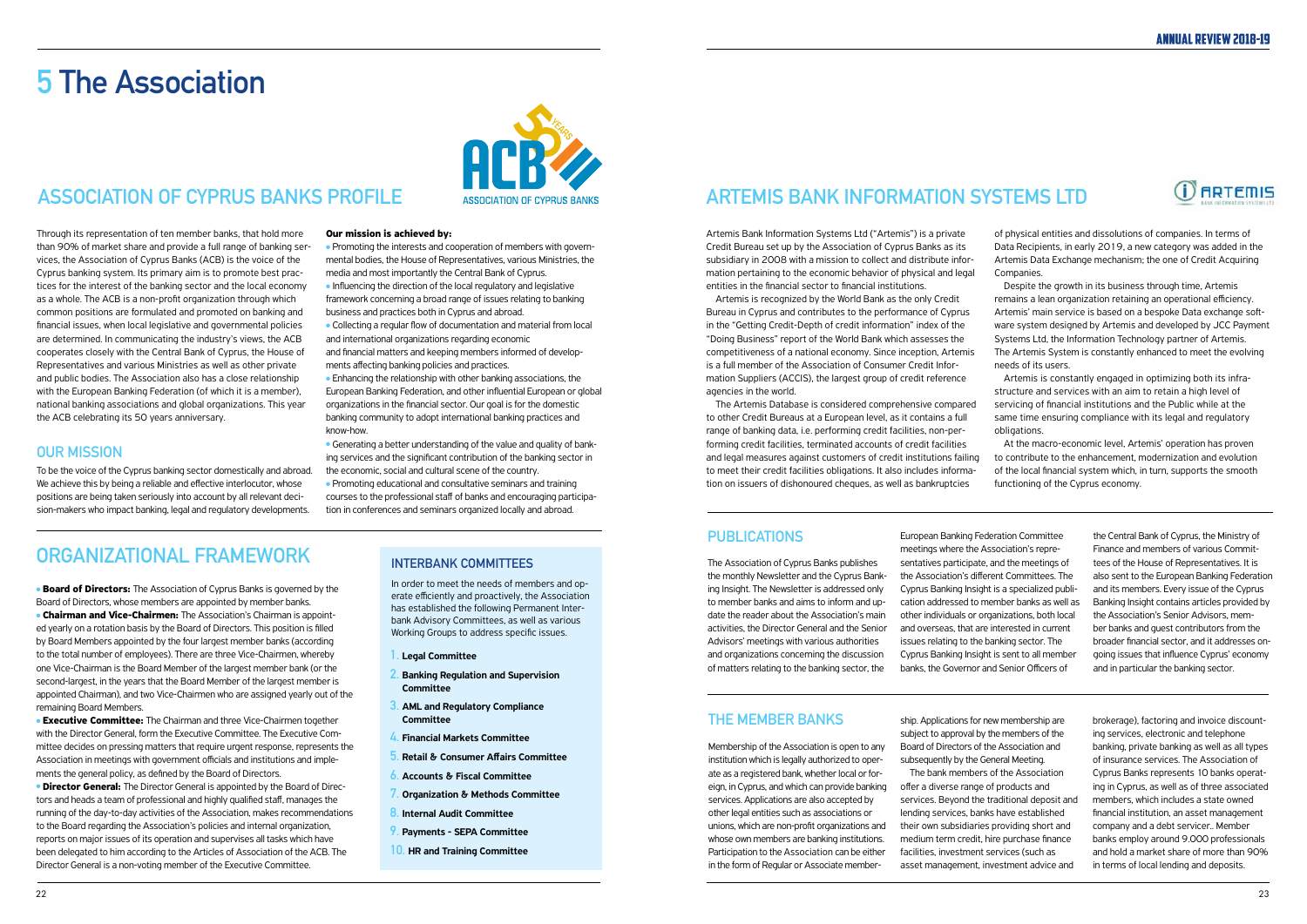## **THE MEMBER BANKS**

| <b>Bank of Cyprus</b><br>S             | <b>BANK OF CYPRUS PUBLIC COMPANY LTD</b><br>Number of branches: 121<br>Number of ATM: 165<br>Number of employees: 3,661<br>Head Office: 51 Stasinou Str., Ayia Paraskevi, 2002 Strovolos<br>P.O.Box 21472, 1599 Nicosia<br>Tel: 22122100, Fax: 22378111<br>www.bankofcyprus.com           | SGBC,<br><b>SOCIETE GENERALE BANK - CYPRUS</b> | SOCIETE GENERALE BANK - CYPRUS LIMITED<br>Number of branches: 4<br>Number of ATM: 4<br>Number of employees: 109<br>Head Office: 88 Dighenis Akritas & 36 Kypranoros Str., 1061 Nicosia<br>P.O.Box 25400, 1309 Nicosia<br>Tel: 80007777, Fax: 70005588<br>www.sgbcy.com        |
|----------------------------------------|-------------------------------------------------------------------------------------------------------------------------------------------------------------------------------------------------------------------------------------------------------------------------------------------|------------------------------------------------|-------------------------------------------------------------------------------------------------------------------------------------------------------------------------------------------------------------------------------------------------------------------------------|
| d <u>inn</u> @<br><b>HELLENIC BANK</b> | <b>HELLENIC BANK PUBLIC COMPANY LTD</b><br>Number of branches: 149<br>Number of ATM: 179<br>Number of employees: 2,361<br>Head Office: Limassol Ave. & 200 Athalassas Ave. Corner, 2025 Strovolos<br>P.O. Box 24747, 1394 Nicosia<br>Tel: 22500000, Fax: 22500050<br>www.hellenicbank.com | <b>AstroBank</b>                               | <b>ASTROBANK LIMITED</b><br>Number of branches: 13<br>Number of ATM: 13<br>Number of employees: 303<br>Head Office: 1 Spyrou Kyprianou Ave., 1065 Nicosia<br>P.O.Box 25700, 1393 Nicosia<br>Tel: 80011800 (24 h) - 22575555 (from abroad), Fax: 22760890<br>www.astrobank.com |
| LPHA BANK                              | <b>ALPHA BANK CYPRUS LTD</b><br>Number of branches: 22<br>Number of ATM: 25<br>Number of employees: 682<br>Head Office: Alpha Bank Building, 3 Lemesou Ave., 2112 Aglantzia<br>Nicosia, P.O.Box 21661, 1596 Nicosia<br>Tel: 22888888, Fax: 22773788<br>www.alphabank.com.cy               | Eurobank<br>Cyprus                             | <b>EUROBANK CYPRUS LTD</b><br>Number of branches: 8<br>Number of ATM: 0<br>Number of employees: 376<br>Head Office: 41 Arch. Makariou III Ave., 1065 Nicosia<br>Tel: 22208000, Fax: 22776722<br>www.eurobank.com.cy                                                           |
| NATIONAL BANK<br>OF GREECE (CYPRUS)    | NATIONAL BANK OF GREECE (CYPRUS) LTD<br>Number of branches: 9<br>Number of ATM: 12<br>Number of employees: 242<br>Head Office: 15 Arch. Makarios III Ave., 1065 Nicosia<br>P.O.Box 21191, 1597 Nicosia<br>Tel: 22040000, Fax: 22840010<br>www.nbg.com.cy                                  | then of this V18.0                             | <b>RCB BANK LTD</b><br>Number of branches: 8<br>Number of ATM: 9<br>Number of employees: 320<br>Head Office: 2 Amathountos Str., 3105 Limassol,<br>P.O.Box 56868, 3310 Limassol<br>Tel: 25837300, Fax: 25342192<br>www.rcbcy.com                                              |
| <b>cobbank</b>                         | <b>CDBBANK</b><br>Number of branches: 2<br>Number of ATM: 2<br>Number of employees: 139<br>Head Office: 50 Arch. Makarios III Ave., Alpha House, 1065 Nicosia<br>P.O.Box 21415, 1508 Nicosia<br>Tel: 22846500, Fax: 22846600<br>www.cdb.com.cy                                            | <b>ANCORIA</b><br>$-$ BANK $-$                 | <b>ANCORIA BANK</b><br>Number of branches: 3<br>Number of ATM: 5<br>Number of employees: 81<br>Head Office: 12 Demostheni Severi Ave., 1st Floor, 1080 Nicosia<br>P.O.Box 23418, 1683 Nicosia,<br>Tel: 22849001, Fax: 22849002<br>www.ancoriabank.com                         |
|                                        |                                                                                                                                                                                                                                                                                           |                                                | Housing Finance Corporation                                                                                                                                                                                                                                                   |
|                                        |                                                                                                                                                                                                                                                                                           | <b>Associate Members</b>                       | <b>ALTAMIRA</b><br>ΚΥΠΡΙΑΚΗ ΕΤΑΙΡΕΙΑ ΔΙΑΧΕΙΡΙΣΗΣ                                                                                                                                                                                                                              |
|                                        |                                                                                                                                                                                                                                                                                           |                                                | Περιουσιακών Στοιχείων Ατδ (ΚΕΔΙΠΕΣ)                                                                                                                                                                                                                                          |